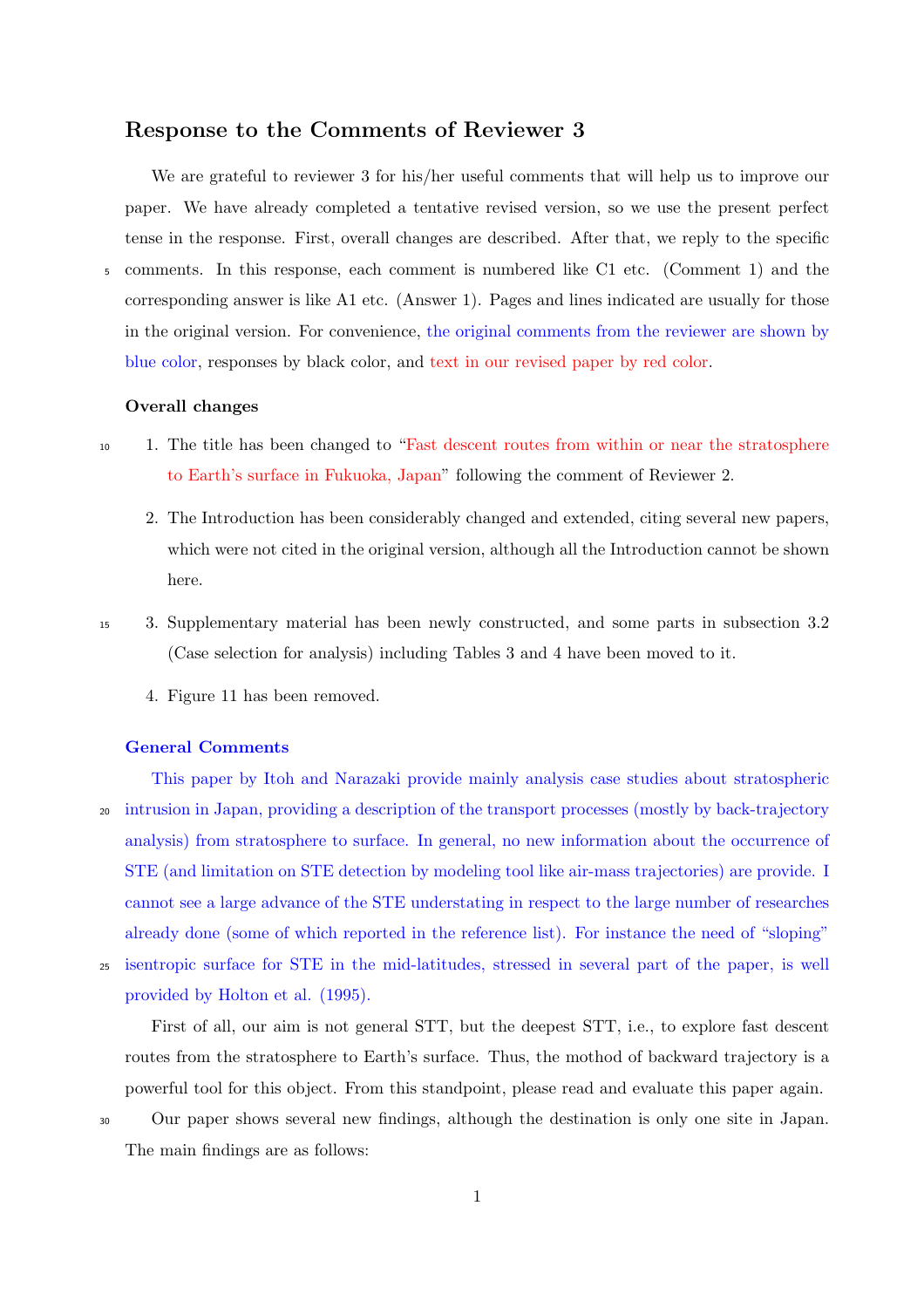- 1. This paper is the first of the deepest STT in non-mountainous areas.
- 2. We clarified the descent route from high latitudes to the surface, i.e., the time sequence of descent by tropopause folding, southward transport with slow descent at the rear side of a strong trough, strong descent associated with a sharp drop in the isentropic surface <sup>5</sup> at the southern edge of the trough, and downward transport by appropriate near-surface disturbances.
	- 3. We showed that this high-latitude route is the majority among fast descent routes, and that the majority is necessary.
	- 4. We revealed also the existence of the mid-latitude route.
- 10 Moreover, even if a large data-set of <sup>7</sup>Be observations (a not unambiguous tracer for STE at surface) is available, the paper results are mostly relying on a few case studies, without providing clear or quantitative climatological (or systematic) assessment. In general, some part of the paper are rather confused (e.g. Section 4.1 pag 34452, see also specific comments) and too many figures are provided (which not favor the paper readability). In some parts, the text <sup>15</sup> is not accurate/quantitative: less generic/qualitative info should be provided (e.g. 34452 - 10:

"... in a few other cases ..": how many? Again, along the text, several indication of "air parcel pushing isentropic surface" are provided: please explain the dynamical meaning of this words!) Thus, I think that publication to ACP is possible only after major revisions.

Because our aim is not climatology of STT, as mentioned above, it is a matter of course that <sup>20</sup> climatological results are not offered. It is not the fact that cases studied are a few. The fact is that they are a few tens (strictly, 33 cases). Therefore, we believe that general features of fast descent routes are captured.

Figure 11 has been removed, but 22 figures are still provided. This number is surely many compared with other papers, but we think it is too many. If the reviewer points out that some <sup>25</sup> figure(s) is unnecessary, we would like to remove it (of course, when we agree with the reviewer's opinion). The reason that quantitative information is not provided in some parts is because strict definitions are not given. For instance, in the example provided by the reviewer, the strict definition as to whether or not potential temperature is conserved (e.g., potential temperature is conserved when its decrease is less than 5 K in any 3000 m descents (above 2000 m a.s.l.),

<sup>30</sup> and otherwise it is not conserved) is not predetermined. However, this kind of definition is not helpful to understand phenomena in question, but rather confused and troublesome. Thus, we must use the expressions like "many cases" or "a few other cases".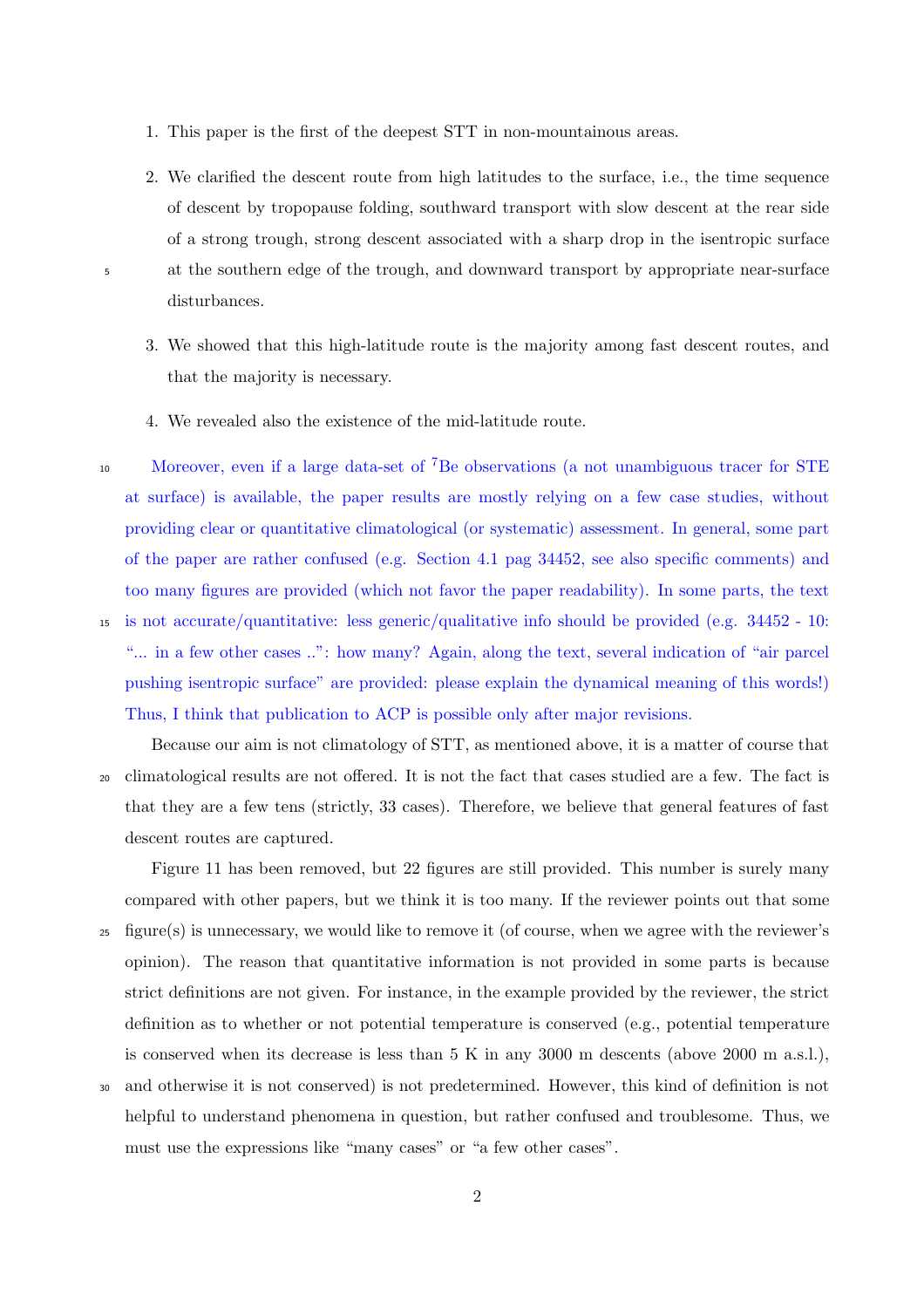"Air parcel pushing isentropic surface" means that moving direction of air parcels and isentropic surfaces are not parallel, unlike the high-latitude route. This information has been added in 34457, l.23: "descending parcels push isentropic surfaces (moving direction of air parcels and isentropic surfaces are not parallel).".

## <sup>5</sup> **Specific Comments**

- C1. Introduction: at least two papers, describing processes which favour STE can be profitably cited (Nieto et al., Identification and Climatology of Cut-off low near the Tropopause, 2008 and Sprenger, M., M. Croci Maspoli, and H. Wernli (2003), Tropopause folds and cross-tropopause exchange: A global investigation based upon ECMWF analyses for the time period March
- 

<sup>10</sup> 2000 to February 2001, J. Geophys. Res., 108, 8518, doi:10.1029/2002JD002587, D12) The aim of the current study should be better stressed. Especially which is the advance in respect to previous studies on STE?

A1. We are not fully familiar with the field of STT. Therefore, we had been worried that the review in the Introduction is insufficient. In this respect, we thank the reviewer for letting us

<sup>15</sup> know these two papers and related papers mentioned below.

These papers have been cited. However, they do not treat deep STT, so they do not play a central role in the Introduction. The citation is as follows:

"The intrusion of stratospheric air into the extratropical troposphere involves synoptic-scale and mesoscale processes among which tropopause folds and cutoff lows are the most important <sup>20</sup> (Stohl et al., 2003; Sprenger et al., 2003, Nieto et al., 2008).".

in 34441, l.12-14. Sprenger et al. (2003) has also been referred to in subsection 5.2 (Reason for frequent high-concentration days in spring). See A24.

- C2. 34442 14: Impact of deep STE to atmospheric composition has been investigated at mountain stations (considering not only ozone but other atmospheric tracers). See e.g. Trickl
- 

<sup>25</sup> et al., ACP, 2010 or Bracci et al., 2012.

A2. These papers as well as other papers have been cited. Deep STT over mountainous areas has been described after 34442, l.14 as follows:

"The surface in mountainous areas has similar height to 700 hPa or so. Therefore, there has been a growing number of publications in which destination sites are in mountainous areas,

<sup>30</sup> in paraticular, in the Tibetan Plateau or its vicinity (e.g., Cristofanelli et al., 2010; Bracci et al., 2012; Ma et al., 2014; Ohja et al., 2014). Backward trajectory analysis suggests that the position of the subtropical jet stream could play an important role in deep stratospheric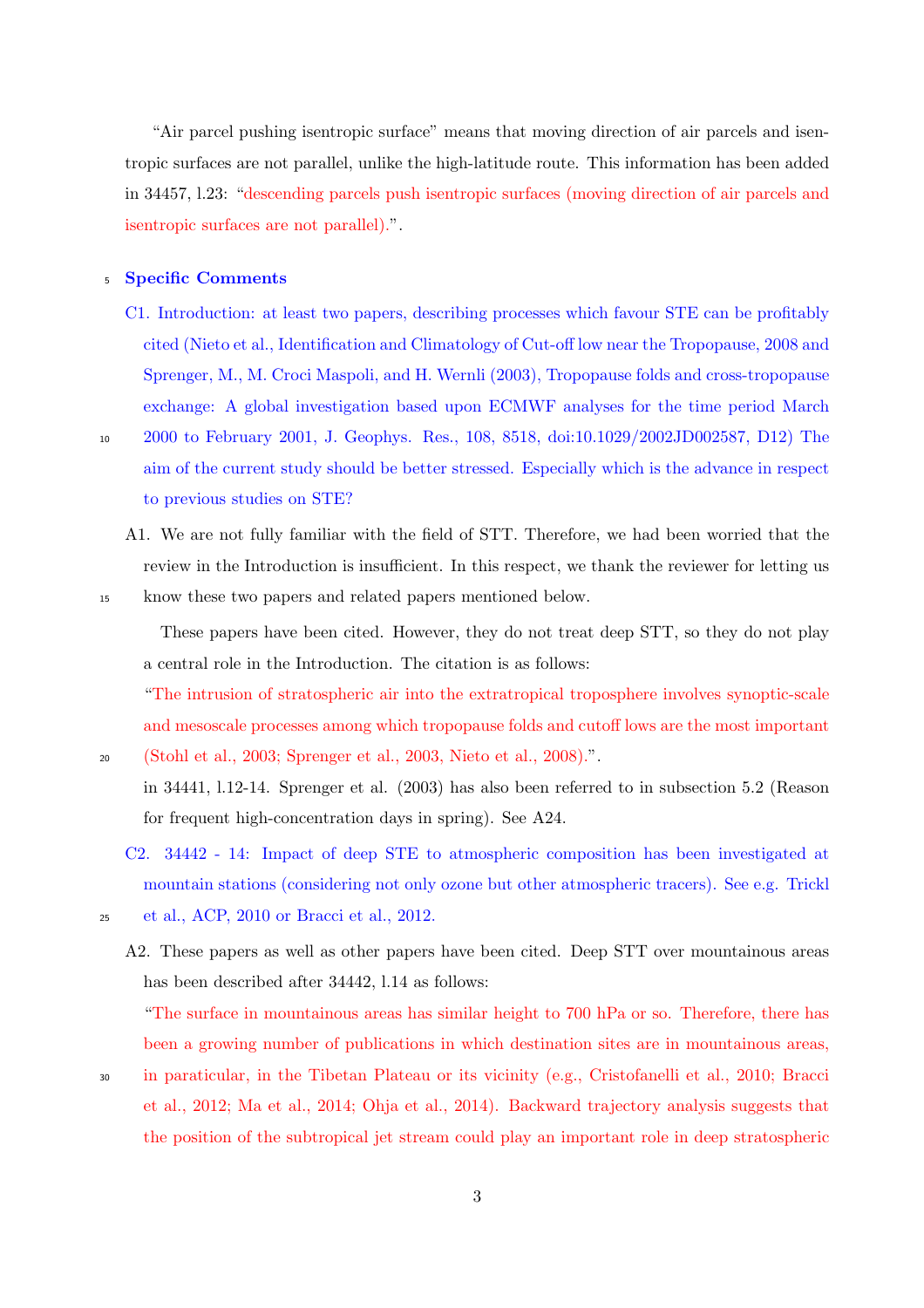intrusions (Cristofanelli et al., 2010). Impact of deep STT to atmospheric composition of not only ozone but also other atmospheric tracers has been investigated there (Trickl et al., 2010; Bracci et al., 2012). However, even in these studies, the descent mechanism ...".

C3. 34443-5. I do not agree that <sup>7</sup>Be is a "perfect" stratospheric tracer. Tropospheric <sup>7</sup>Be <sup>5</sup> concentrations are largely determined by the fate of its carrier aerosol, which is affected strongly by wet/dry scavenging [Gerasopoulos et al., 2001; Zanis et al., 1999]. Most important, 1/3 of <sup>7</sup>Be is produced in the upper troposphere [Koch and Mann, 1996; Koch et al., 1996], and thus it is not possible to consider <sup>7</sup>Be as an unambiguous stratospheric tracer. This should be stressed along the paper.

<sup>10</sup> A3. As to the first comment about wet/dry scavenging, we mentioned in the original version that

"However, for the purpose of this study, it is suffice to use  ${}^{7}$ Be concentrations alone. This is because the objective is not to obtain all STT events and their statistical characteristics; instead, it suffices to consider a few tens of (corrected in the revised version from "several") <sup>15</sup> fast descent events. In other words, missing some fast descents is not problematic. In addition, as high concentrations of  ${}^{7}Be$  are indicative of an absence of wet scavenging, it is simpler to trace backward trajectories in such cases, which is preferable for the present purpose."

As to the second comment, we have rephrased in 34443, l.6- to:

"<sup>7</sup>Be is a radioactive isotope, most of which (about  $70\%$ ) is produced in the stratosphere (the

<sup>20</sup> remaining 30% in the upper troposphere) by cosmic-ray spallation (Masarik and Beer, 1999; Nagai et al., 2000; Land and Feichter, 2003; Usoskin and Kovaltsov, 2008; Bezuglov et al., 2012).

We do not consider <sup>7</sup>Be as an unambiguous stratospheric tracer. <sup>7</sup>Be is just a guide to set the starting time of backward trajectories, as clearly stated in the last part of this paragraph. We <sup>25</sup> therefore set a criterion of  $z_1 > 8000$ m, which leads to high values more than 2 PVU of PV. We have added the following sentence at the last of this paragraph: "Note that, because high concentrations of <sup>7</sup>Be do not automatically guarantee stratospheric (or near-stratospherc) origins, other criteria are set together, as described in section 3.", Furthermore, the title is not "Fast descent routes from the stratosphere" but "Fast descent routes from within or near <sup>30</sup> the stratosphere".

- C4. 34443- 20. The discussion about  ${}^{10}$ Be/<sup>7</sup>Be is meaningless, considering that no  ${}^{10}$ Be are available. I suggest to remove.
- A4. In this paragraph, we state the reason that the use of  $^{10}$ Be is unnecessary and it is suffice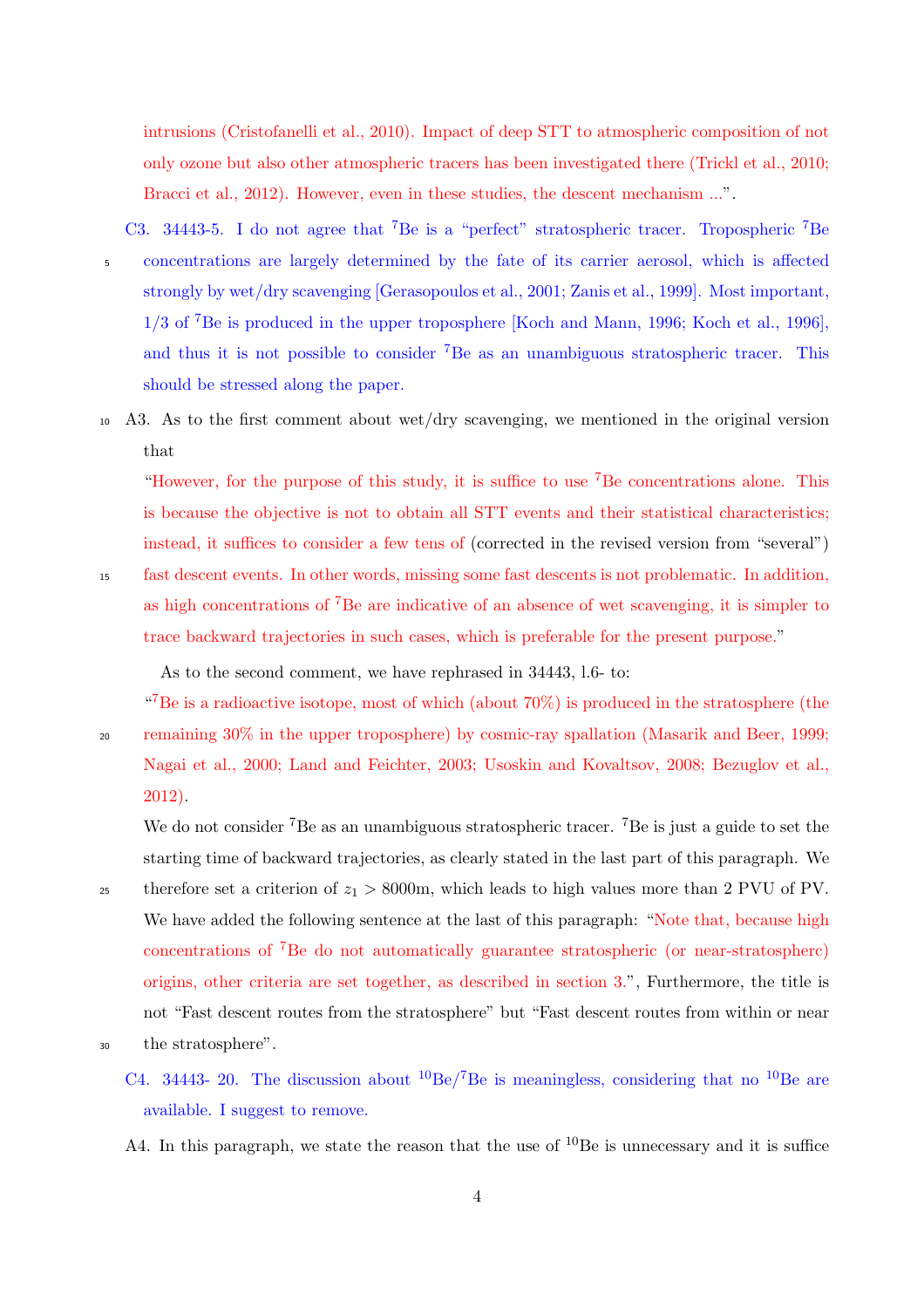to use <sup>7</sup>Be concentrations alone. The reviewer mentions in the above comment that "7Be is affected strongly by wet/dry scavenging". Therefore, if this part was removed, this kind of question would be raised by the reader as the reviewer. Also, at least the information of  $^{10}$ Be is necessary, because  $^{10}$ Be is often used in the next paragraph. Therefore, we think this part

<sup>5</sup> should be retained.

- C5. 34444-15. This is not true! Zanis et a. (2003) showed that HIGH ratio were observed for weather types conductive for STE events.
- A5. We are sorry we made a mistake. We have changed this sentence to: "Zanis et al. (2003) showed that the  ${}^{10}$ Be/<sup>7</sup>Be ratio is generally high during stratospheric intrusion episodes.".
- <sup>10</sup> C6. 34444-24. The work by Skerlak et al. 2014 analysed the input of stratospheric air into the PBL.
	- A6. Skerlak et al. (2014) was already cited. The PBL is not Earth's surface. Therefore, they studied deep STT, but not the deepest STT. This difference is very important, as mentioned in the Introduction and others.
- <sup>15</sup> C7. 34444-26. Please check this statement. As an instance the papers by Trickl et al. (2010), Tositti et al., (2014), Cristofanelli et al. (2006), Zanis et al. (2003), analysed STE event development also as a function of "high-frequency" daily/bi-daily or longterm 7Be measurements.

A7. Trickl et al. (2010) did not use <sup>7</sup>Be in their analysis. The data length used in Zanis et al

<sup>20</sup> (2003) is only one year. Tositti et al., (2014) and Cristofanelli et al. (2006) used long-time data with high-frequency sampling (48 h) at Mt. Cimone. We overlooked these papers, so they have been cited as

"From the very start, it is impossible to present mechanisms from the aforementioned <sup>7</sup>Be observational data, except the data at the Mt. Cimone station (Cristofanelli et al. 2006;

<sup>25</sup> Tositti et al, 2014)."

C8. Pag 34445 - 20. Please check this statement. At least other two papers (Tositti et al., 2014 and Trickl et al. 2003) analysed daily/bidaily 7Be variability over multi-years period

A8. Tositti et al. (2014) has been cited. Trickl et al. (2003, JGR, 8530, doi:10.1029/2002JD002735; Is this the right paper?) do not seem to mention <sup>7</sup>Be measurement. This sentence has been

<sup>30</sup> change as follows:

Among previous studies, only Kikuchi et al. (2009) examined the data of <sup>7</sup>Be concentration almost daily over several years at a non-mountainous site.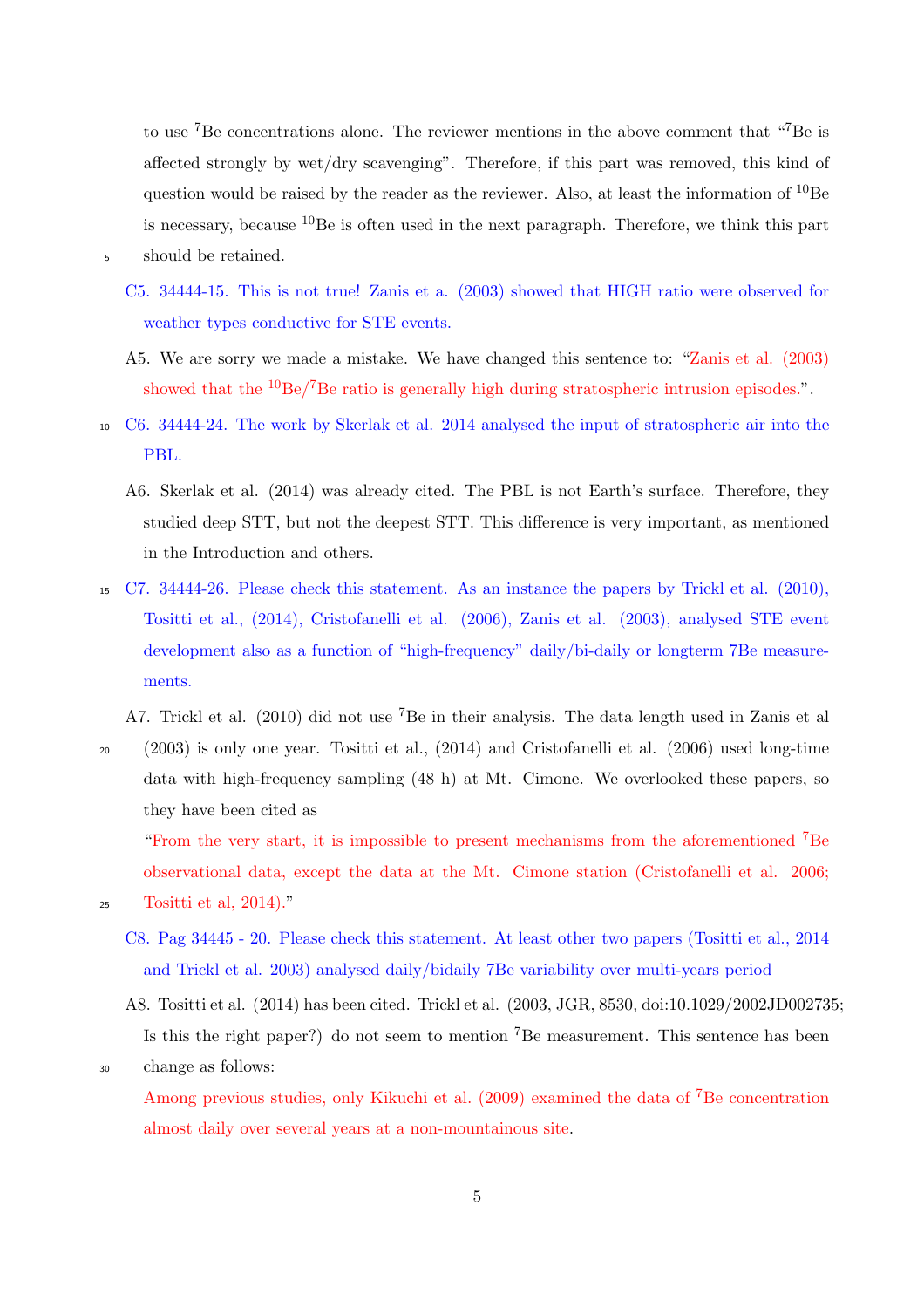- C9. The sentences from row 23 (pag 34445) to row 6 (pag 34446) should be moved to the "Method and data" Section
- A9. After row 6 (pag 34446), the results of <sup>7</sup>Be concentrations are described. Therefore, we connot move these sentences to subsection 3.1. The meaning of the method of "Method and <sup>5</sup> data" is the "method for obtaining fast descent routes", shown as the title of section 3.
	- C10. 34446-24. Is the Spring SD significantly different from other (e.g. autumn)? Did you perform a statistical test? Other locations in Europe showed summer maximum for <sup>7</sup>Be (see e.g. Tositti et al., 2014, Gerasopulous et al., 2001) due to enhanced vertical mixing (and downward transport) within troposphere during summer months. This can be an interesting
- 
- <sup>10</sup> difference with your data-set that deserve comment.
- A10. Statistical tests are not easy to be made, because <sup>7</sup>Be concentration is a time series, and therefore, the degree of freedom is unknown. Although the detail is not explained, the degree of freedom with respect to variances can be roughly and conservatively estimated to 250 in some way. By using this value, SD in spring is significantly different from SD in other seasons <sup>15</sup> at the *P <* 0*.*01 level. Even with other estimations of the dgree of freedom, the conclusion of

statistical significance would not change.

To our knowledge, seasonal averages and SDs of <sup>7</sup>Be concentrations are different from site to site (e.g., Feely et al. 1989). As mentioned in the last paragraph in section 2, seasonal variations are not our aim, so we did not mention the difference in SD from other sites.

- <sup>20</sup> C11. 34447-10: what do you mean for "measurement time"? Start time? Centroid time?
	- A11. "Measurement time" means the starting and closing times. We have added this information: "Because the measurement time (starting and closing times of measurement) is around 00:00 UTC,.

- A12. Figure 2 is plotted from April 2011 to September 2014, while the analysis period is from 2009 to 2014.
- C13. 34449-9: you explained the summer minimum only in terms of "fast descent routes" occurrences. I suppose that also a role due to wet deposition (higher in summer) can be
- <sup>30</sup> considered for this region.
	- A13. We agree with the reviewer. However, these sentences around 34449-9 compare the remaining three seasons (winter, spring, and autumn) but not summer.

C12. 34448-28: total number of events were 43. Looking to Figure 2, it seems that less events <sup>25</sup> were present. Maybe is just a plotting issue but please check.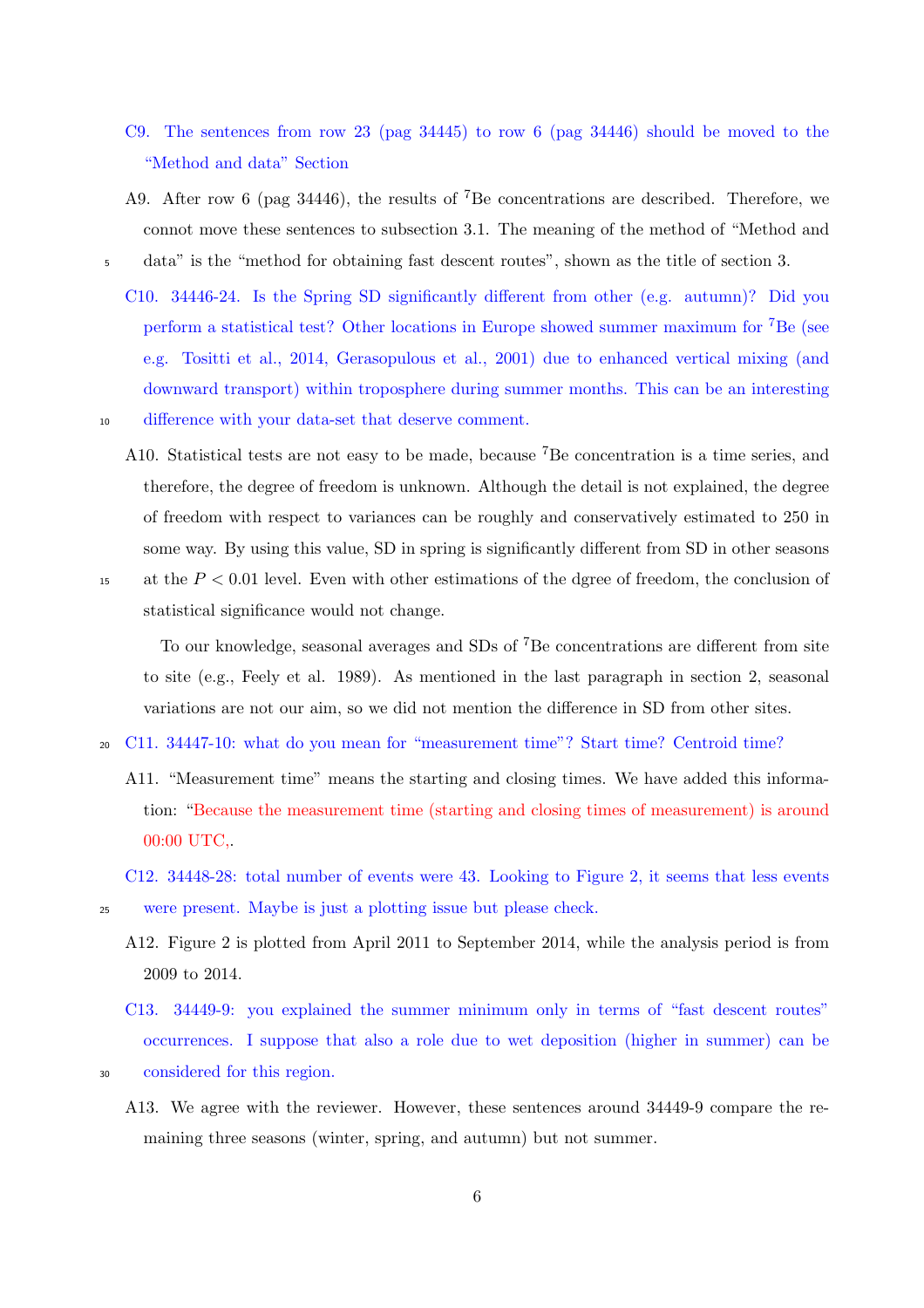- C14. 34450. The description of case study selection (line 4-14) can be shortened. In my opinion, in the current form, it is rather difficult to follow. I suggest to use Supplementary material for describing more details (and show example, e.g. Table 3) about the selection criteria. Also Table 4 can be moved to Supplementary Material: please in the caption substitute "object" by
- <sup>5</sup> "case studies". For each case you should add information about classification ("fast descent routes" or others)
	- A14. We have made supplementary material, and details of case selection for analysis including Tables 3 and 4 are described there, although Table 3 is replaced by several figures.
- We do not understand the sentences after "please in the caption ...". In particular, what is <sup>10</sup> "classification"? These all cases are objects for analysis of fast descent routes.
	- C15. 34451 20: "If trajectories vary ... in not valid". This sentence is not clear to me. Please explain.
	- A15. We have changed this sentence to: If the top-1% trajectories vary widely among each other, the average trajectory is meaningless. Does this make sense?
- <sup>15</sup> C16. 34452 3: please substitute "systematic trajectories" with "common downward airmass motion".
	- A16. What "systematic" means is described in the sentences after "That is,". Therefore, "common downward airmass motion" does not fit these meanings. We propose a substitute that "Conversely, trajectories in Fig. 3b show systematic motion in latitude and altitude.".
- <sup>20</sup> Is this OK?
	- C17. 34452 Fig 4. It is not clear to me what do you mean by "maximum latitudinal movement and maximum descent per day". In any case, please try to merge Fig 3 and Fig.4.
	- A17. The position of "the" (the maximum descent) was wrong in the original version. The right position is that "the maximum latitudinal movement and maximum descent per day".
- <sup>25</sup> It means the maximum latitudinal movement per day and the maximum descent per day. Is this clear? If this is not still clear, we may rewrite the first part as "Paths showing the maximum latitudinal movement (maximum descent) per day by lines terminated by black (red) symbols. Symbols of + and *◦* indicate the starting and final positions, respectively.". See also A18.
- <sup>30</sup> We can never merge Figs. 3 and 4 for the following three reasons. First, 33 trajectories are shown in Fig. 3, while 25 trajectories in Fig. 4. Second, Figure 3a shows horizontal trajectories, which cannot be removed, and thus, this figure mismatches the vertical section.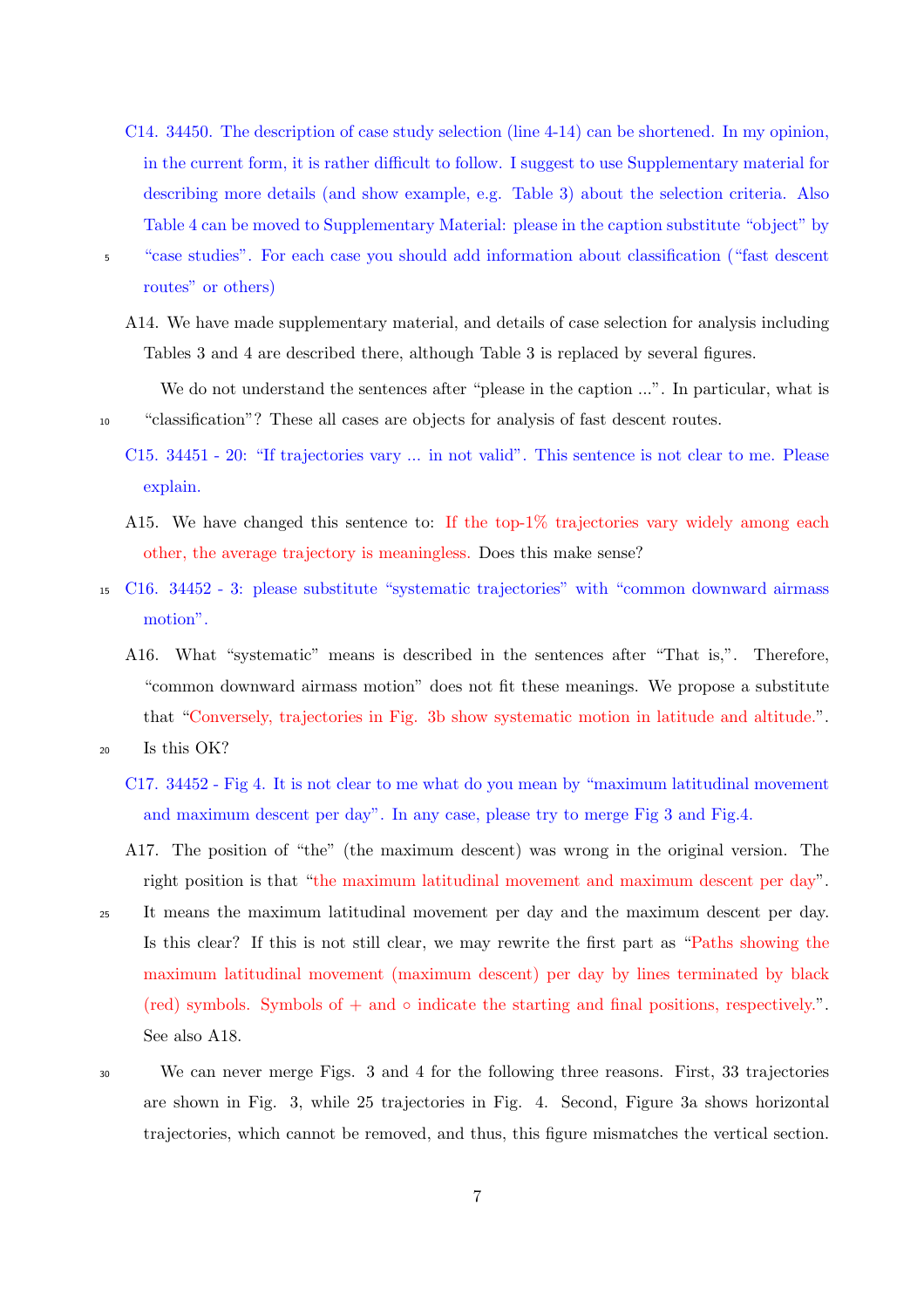Third, because Figures 3b and 4 show different parts of trajectories, these two can never be merged.

- C18. 34452 15/29. In my opinion, this section is really confused and it is hard to follow for the reader. Please try to rephrase.
- <sup>5</sup> A18. The confusion and hardness seems to be closely related to C17 (because Figure 4 cannot be understood by the reviewer). Now that Figure 4 can be understood, in addition to minor additions and changes (see below), we expect that this paragraph can also be understood. Please read it once more. If it is still confused and hard to follow, please specify what parts are confused and hard to follow. We will try to paraphrase them.
- <sup>10</sup> Several expressions have been added and changed: (1) in the caption of Table 4, "start time of the largest descent per day  $(t_d)$ ," (2) 34452, l.16-: "Figure 4 shows the maximum latitudinal movement and maximum descent per day for these 25 cases. The maximum latitudinal movement per day means that moving distance per day in the southward direction is the maximum along a trajectory. The maximum descent per day has a similar meaning. <sup>15</sup> Table 5 ...", (3) 34452, l.19-: "In Fig. 4, the maximum descent paths (lines terminated by red symbols) are ...".
	- C19. 34453-Fig 5. Is this figure referring to all the cases or just to the "special" 25 cases? Please explain!

A19. The caption of Fig. 5 clearly says "all 33 cases". We do not understand where 25 cases

<sup>20</sup> come from.

C20. 34453-11. Is this sentence valid only for the area of investigation or can be generalized?

A20. We believe that, even for other sites except mountainous areas, it takes statistically a long time (about 4 days or so) to reach the surface from low altitudes such as 700 hPa. The basis of the belief is that the edge of strong troughs is not located near the surface but in low <sup>25</sup> altitudes. Parcels departing from the edge generally drift in low altitudes.

C21. 34454 - 5/16: please, simplify! Simple say that the case study is 17 March 2009 at 18:00!

- A21. We also want to simplify this part. However, it is not easy, because case 1 with the highest *z<sup>a</sup>* was already defined. Therefore, we must mention why we do not take case 1 but case 1d. Otherwise, the reader is never satisfied. Then, we have determined that this part is moved to
- <sup>30</sup> the supplementary material. The main body of the paper has been shortened.
	- C22. 34458-22: "transformation of the polar vortex". What do you mean?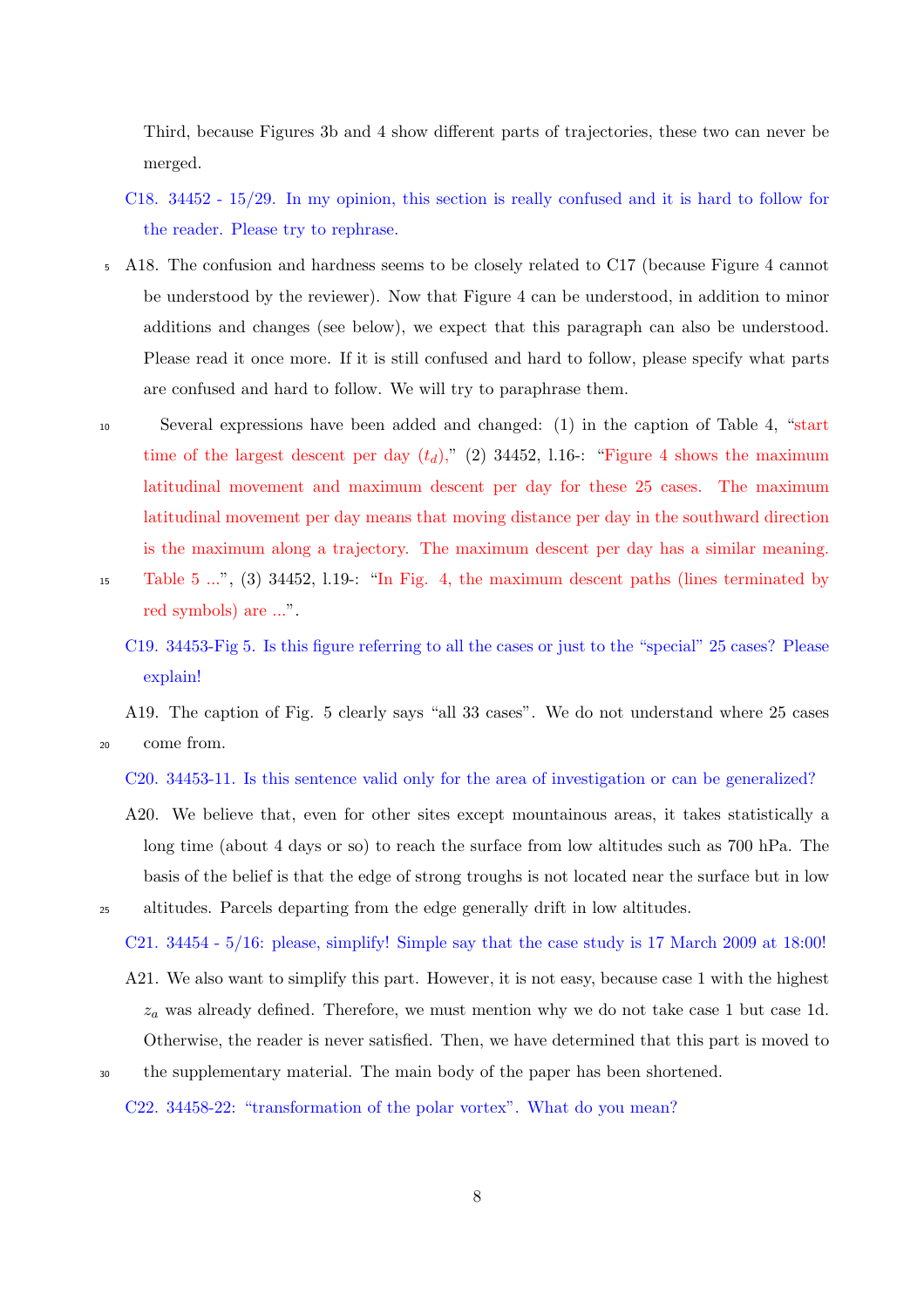- A22. "Transformation of the polar vortex" here means the extension of the polar vortex southward to the Altai-Sayan region. Maybe, the latter expression is more specific and preferable. We have rephrased this part to "this movement is associated with the extension of the polar vortex southward to the Altai-Sayan region (around 90*◦*E and 50*◦*N) rather than ...".
- <sup>5</sup> C23. 34458-24: "Because ... is not conserved". I do not agree that the potential temperature is not conserved because the downward motion occurs in the mid-latitudes. Tropopause foldings and cut-off lows (which occur on isentropic surface) occur at midlatitudes! Please, rephrase!
	- A23. We do not say about STT such as tropopause folds and cutoff lows, but we say that the potential temperature is not conserved along the trajectories to low altitudes, where the
- <sup>10</sup> potential temperature is very low. We have slightly changed this part to: "Because this descent from high altitudes to low altitudes occurs within the mid-latitudes, the potential temperature is not conserved along the trajectories (Fig. 17b)".
	- C24. 34461 12: the definition of tropopause fold is rather rough. See for instance the paper by Sprenger et al, JGR, 2003. You mentioned that the results did not change when different
- <sup>15</sup> tropopause fold identification methodologies are used: please provide more details. The frequency of tropopause folds presented in Fig. 20 as a function of latitudinal gradient is very different from the results provided by Fig. 8 in Spernger et al., JGR, 2003. Please comment.
	- A24. Here is one example (Fig. 1) in which the critical values are 2 PVU and 5000 m, although the abscissa is different from Fig. 20.



Figure 1: Frequency of tropopause folding for another definition.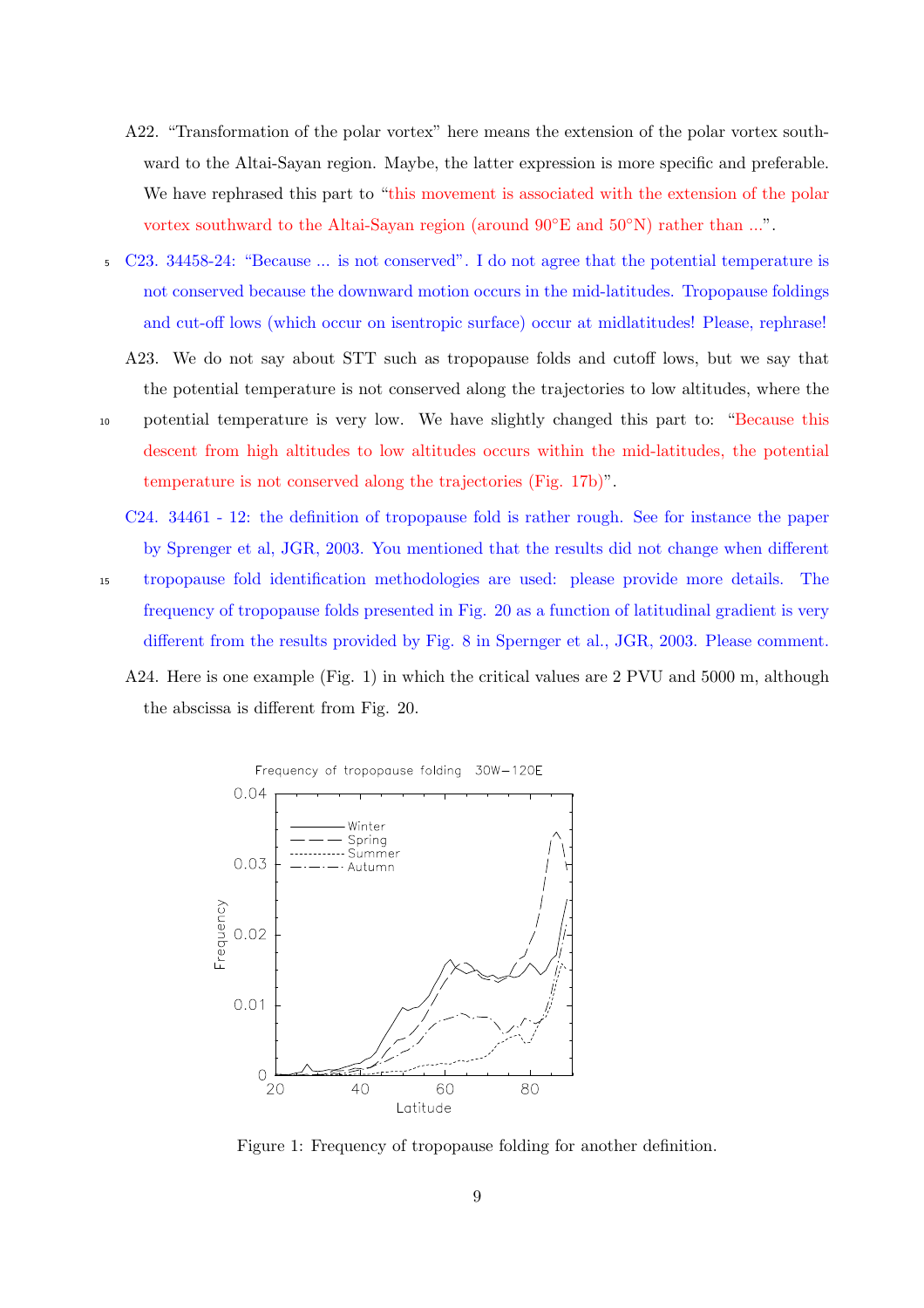"Qualitative similar" means that the statement on Fig. 20 is similar irrespective of the definition. That is, the maximum frequency is seen in spring at high latitudes, and the next is in winter. Also, these two seasons show no significant differences. This usage of "qualitative similar" is conventional. However, this sentence rather raises other questions like the above, <sup>5</sup> so it has been removed in the revised version.

Figure 2 shows schematic figure of two types of tropopause folding. Sprenger et al. (2003) take folding 2 only, while our definition covers both types. This difference seems to produce the difference in the latitudinal distribution of the frequency of tropopause folds. In fact, because folding 2 does not frequently occur near the north pole, it is natural that the frequency in <sup>10</sup> Sprenger et al. (2003) is low in high latitudes. Of course, this is just our speculation, and futher studies are needed.



Figure 2: Two types of tropopause folding.

In the revised version, this paragraph has been completely rewritten as follows:

"The climatological tropopause folding was examined by Sprenger et al. (2003). However, their definition seems to cover exclusively folding with bending, but does not cover folding <sup>15</sup> with straightly trailing down. Therefore, we make our own definition, examining tropopause folding. The definition is the state at which the PV surface of 3 PVU trails down to less than 6000 m, although this definition may be a bit exclusive, and it may apply to cases with no precise tropopause folding. Figure 20 shows the seasonal difference in the frequencies of tropopause folding at 30*◦* W–120*◦* E, hereafter referred to as the Eurasian region. This region

<sup>20</sup> nearly corresponds to the starting region of the parcels, as shown in Fig. 3a. Figure 20 shows that the tropopause folds are frequent at high latitudes in spring and at 40–50*◦* N in winter. ...". C25. Section 5.2: along this discussion you neglect the role of the Sub-tropical Jet Stream which is a driver for STE in the Eurasian (see e.g. Cristofanelli et al., ACP, 2010).

A25. We say nothing about STE in general. What we want to clarify in subsection 5.2 is why